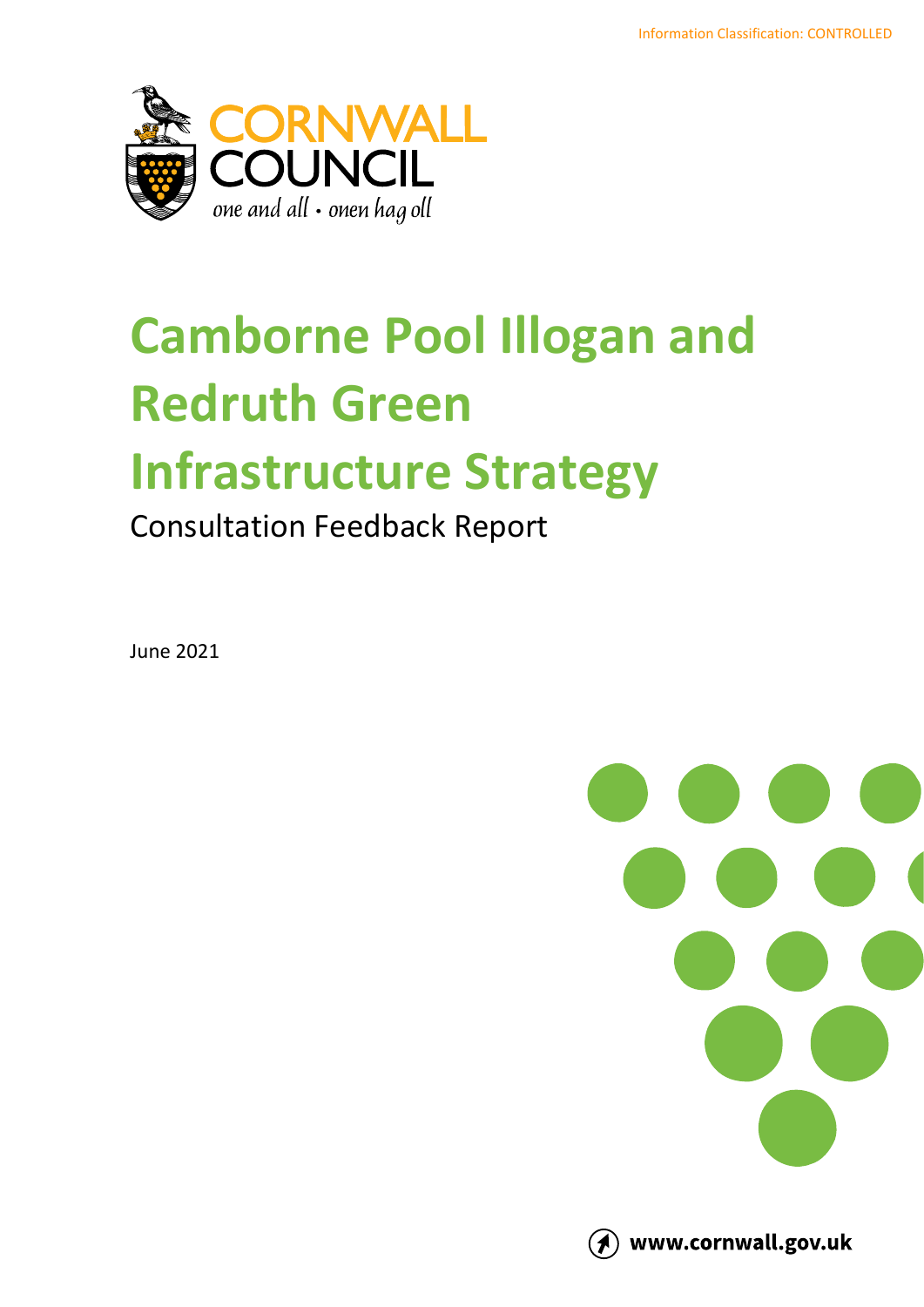### **Contents**

| Introduction                                       | 3 |
|----------------------------------------------------|---|
| Our consultation process                           | 4 |
| Key Messages                                       | 5 |
| Cycling and Walking                                | 6 |
| Other issues raised                                | 7 |
| Site Specific comments                             | 8 |
| Written responses received                         | 8 |
| Out of scope comments                              | 8 |
| What changes do we propose making to the Strategy? | 9 |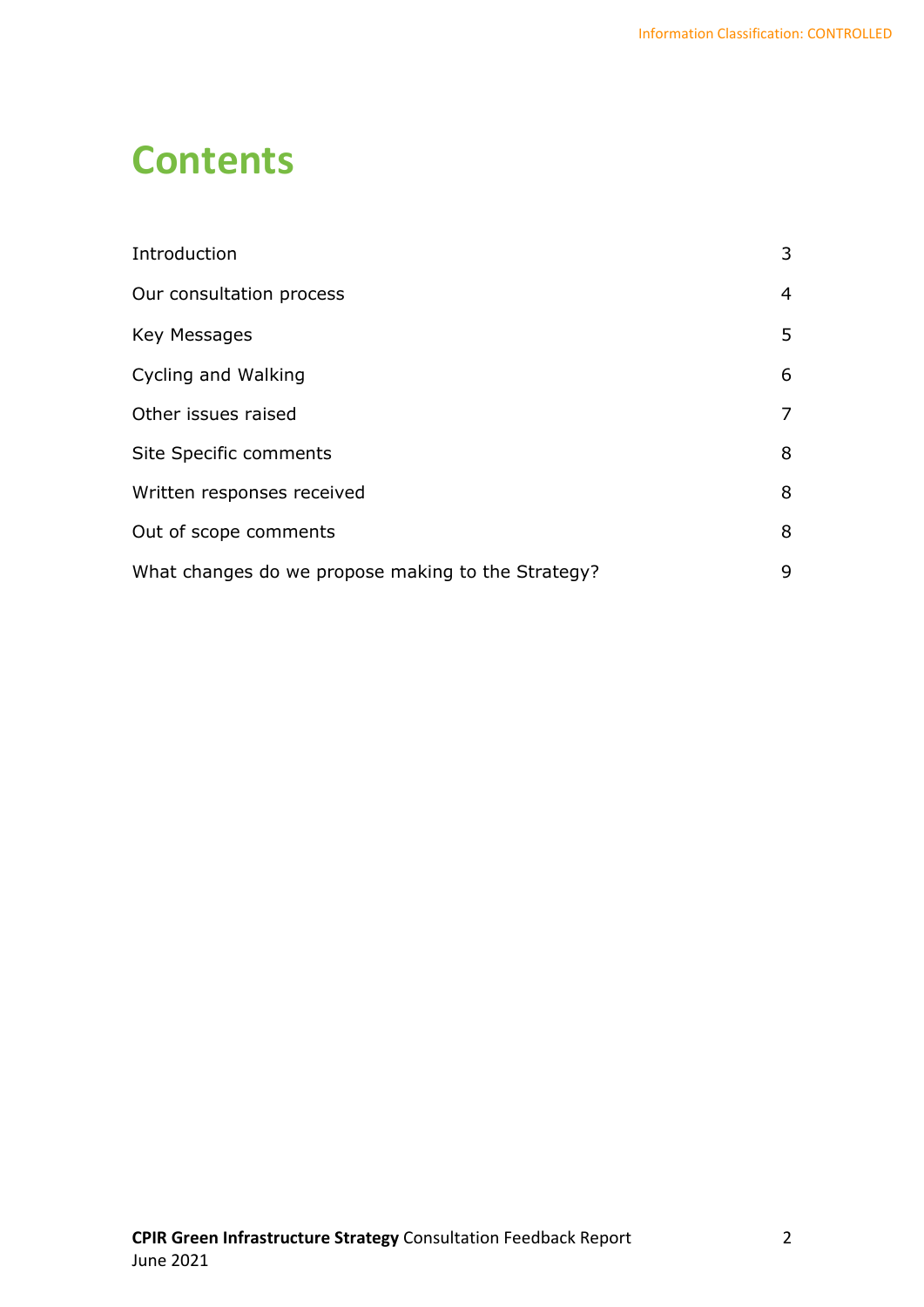### <span id="page-2-0"></span>**Introduction**

- 1. Residents in Camborne, Pool, Illogan and Redruth (CPIR) were invited to have their say on plans to invest in 'green infrastructure' in the area. In collaboration with the local community, Cornwall Council has prepared a Green Infrastructure Strategy for the CPIR area which aims to support and invest in infrastructure that promotes reduced car use and increased activity levels among residents, in turn helping to promote a sense of community and connect people more with nature.
- 2. 'Green infrastructure' is the network of green spaces and the links between them within towns, villages and the countryside, with the aim of helping people to move around without the need to use a car. The links connect where we live to other parts of an urban area and then to the countryside and coast. The strategy for the CPIR area identifies what links are already in existence, sets out how these could be improved and looks at where new links are needed to help create a wider interlocking network.
- 3. The strategy considers cycle routes, urban green spaces, parks and play areas, sports and leisure facilities, youth provision, allotments and community gardens, churchyards and natural green spaces.
- 4. The strategy sets out a number of priorities for green infrastructure in the CPIR area for the next nine years. Developed through a series of working group meetings, which involved stakeholders from across the area, it identifies projects that offer most value to communities,

Green infrastructure not only looks at green spaces, it also includes rivers, waterways, lakes and beaches. Over the past year, during the Covid-19 pandemic, these connections have never been so important. In the CPIR area they allow us to access the countryside and help us reconnect with nature.

so that when funding is available it can be made best use of.

5. Barbara Ellenbrook, Cornwall Council member for Redruth South, and a member of the GI working group, said: "Providing the community with a functioning network of links throughout the CPIR area and beyond is so important. "If this strategy allows us to improve a neglected green space or create a new link joining up two existing routes, then that's got to be a positive thing. "There has to be a real alternative to leaving your car behind and travelling by foot or bicycle. It's better for us, it's better for the planet. "Whether it's a short circular walk for exercise, some play time for children or a visit to a destination further afield, an enhanced green infrastructure offers that. "It also provides communities with a tangible link to nature. Sowing the seeds now will ensure a greener future for our children and their children's children."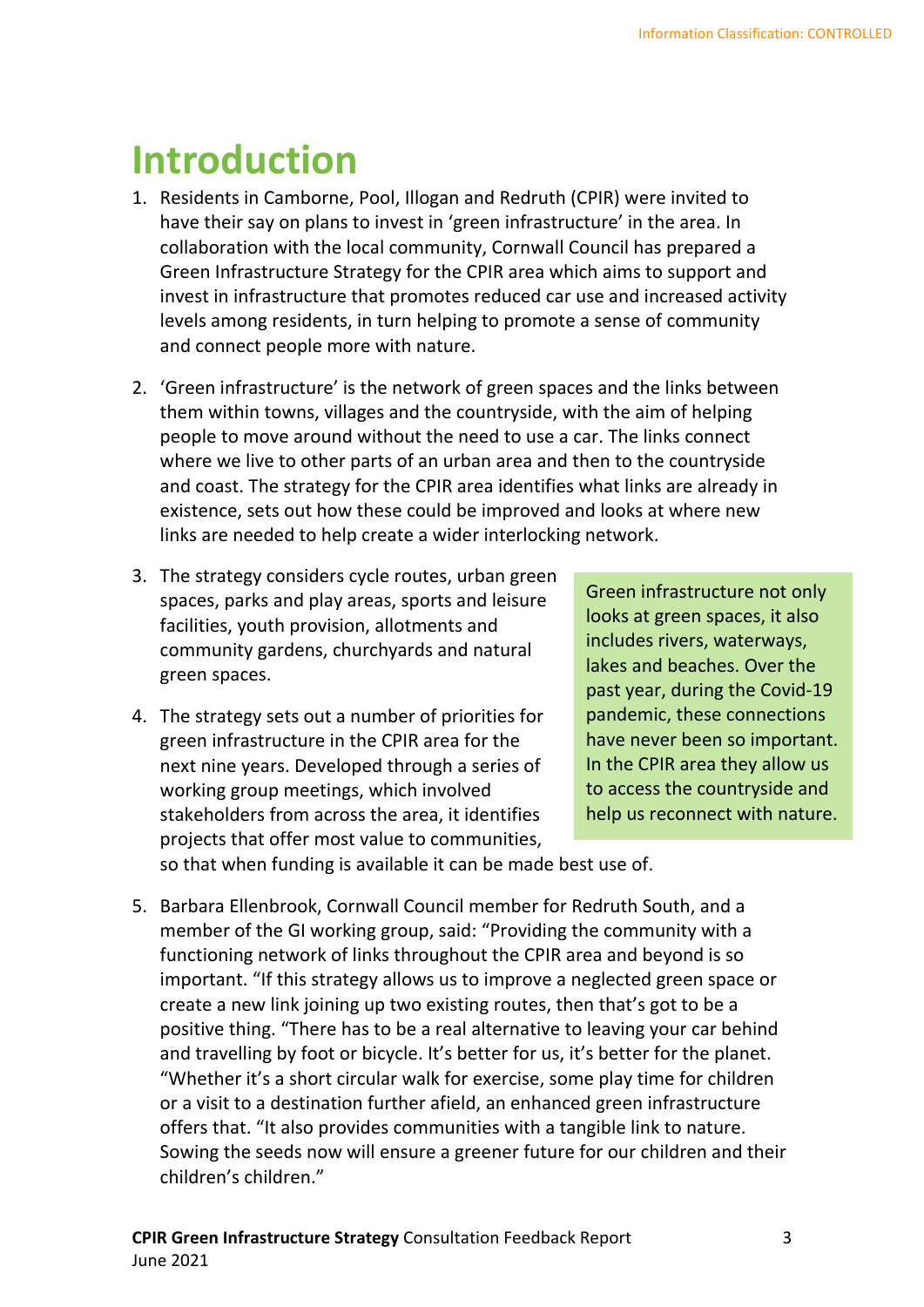### <span id="page-3-0"></span>**Our consultation process**

6. We asked people to give us their thoughts on the draft CPIR Green Infrastructure Strategy between 10 February and 23 March 2021. Due to Covid restrictions, the consultation was entirely online (although paper copies of the strategy were available on request). People were asked to complete a short survey on the 'Let's Talk Cornwall' website and tell us what they thought of the strategy.

90% of respondents supported the vision, principles and ambition set out in the strategy and thought that it would be of benefit to them or their community.

- 7. There were a total of 434 visits to the page, of those visitors, 156 downloaded the strategy and 53 completed the survey.
- 8. Of those that completed the survey, there was a good geographical spread with respondents from across the local area, including 7 responses from local groups and organisations to the online survey and a further 7 local or special interest groups that sent us comments by email.

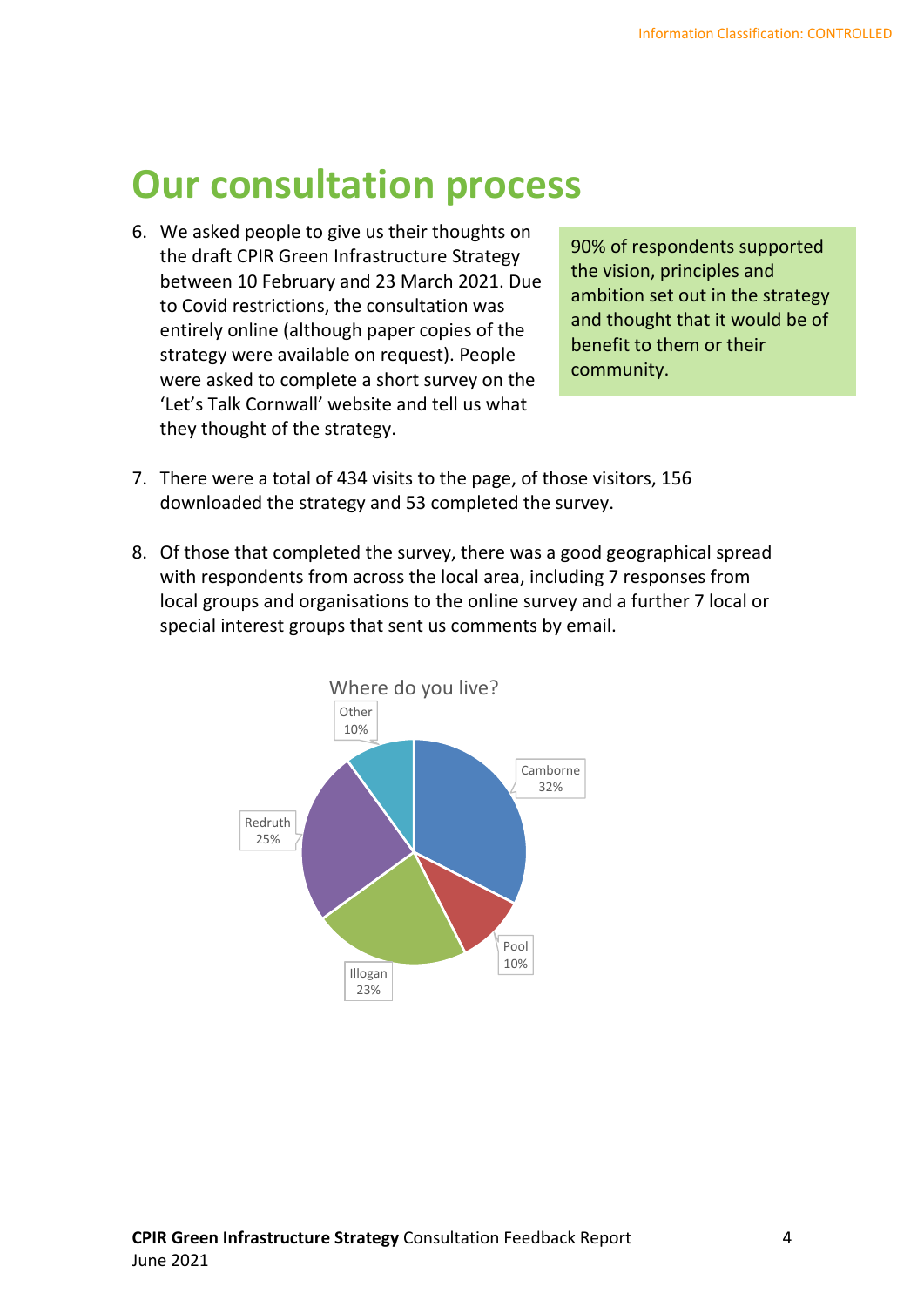

9. We also had a good mix of ages of respondents, demonstrating that the strategy has wide appeal.

### <span id="page-4-0"></span>**Key Messages**

10.We gave people space in the survey to tell us what their longer-term priorities were for green infrastructure across the CPIR area. There were a lot of different responses, but some common themes kept recurring. We were pleased that the most commonly mentioned aspect was the improvement of walking and cycling routes across the CPIR area and beyond, confirming that this should be the priority area for future investment in green infrastructure.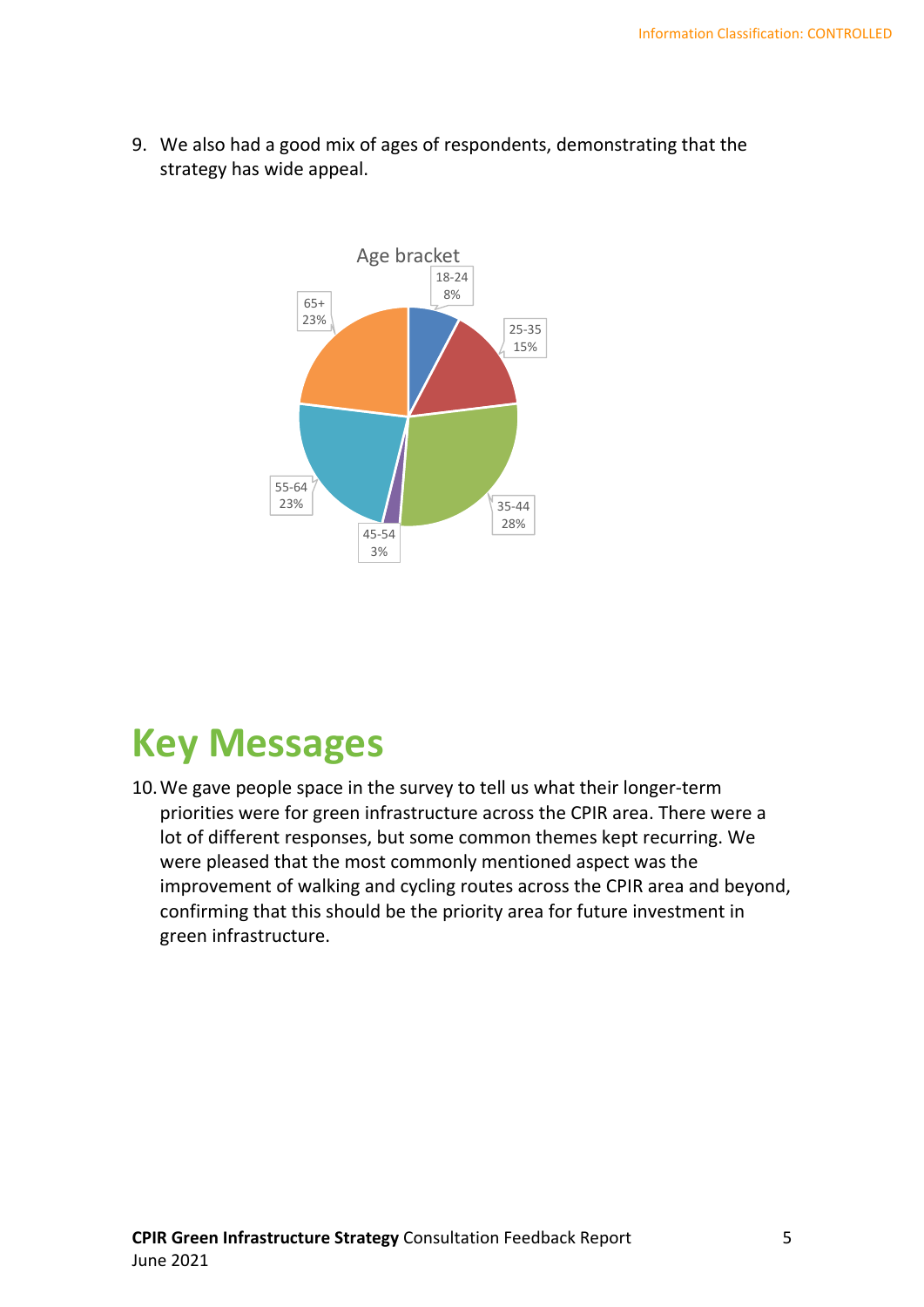## <span id="page-5-0"></span>**Cycling and Walking**

11.The majority of comments we received (mentioned by 41 out of 53 respondents) were in support of improved walking and cycle routes.

"We need more schemes to encourage people to get out cycling, walking, running, as means to get to work as well as a pastime."

- 12.Key points raised included:
	- **•** Joining up routes
	- **•** Providing urban to coastal links and urban to countryside links.
	- **•** Providing safer routes/ more cycling lanes and off-road provision of cycle routes
	- **•** Schemes to encourage more walking and cycling for either commuting or as leisure/ health activity
	- **•** Improved/ new urban connection routes
	- **•** Circular routes
	- **•** Better connections to the mining villages St Day and Carharrack
- 13.Work on the trails is continuing and can be very complex and lengthy at times. Once finalised, it will offer a safe pedestrian and cycle route from the urban area to the coast and countryside.
- 14.Many respondents identified that the signage for walking and cycling routes was poor in places and that improvements to signage (including identifying suitability for disabled users and electric bikes) would likely increase usage. Improving signage is already identified as a priority in the strategy.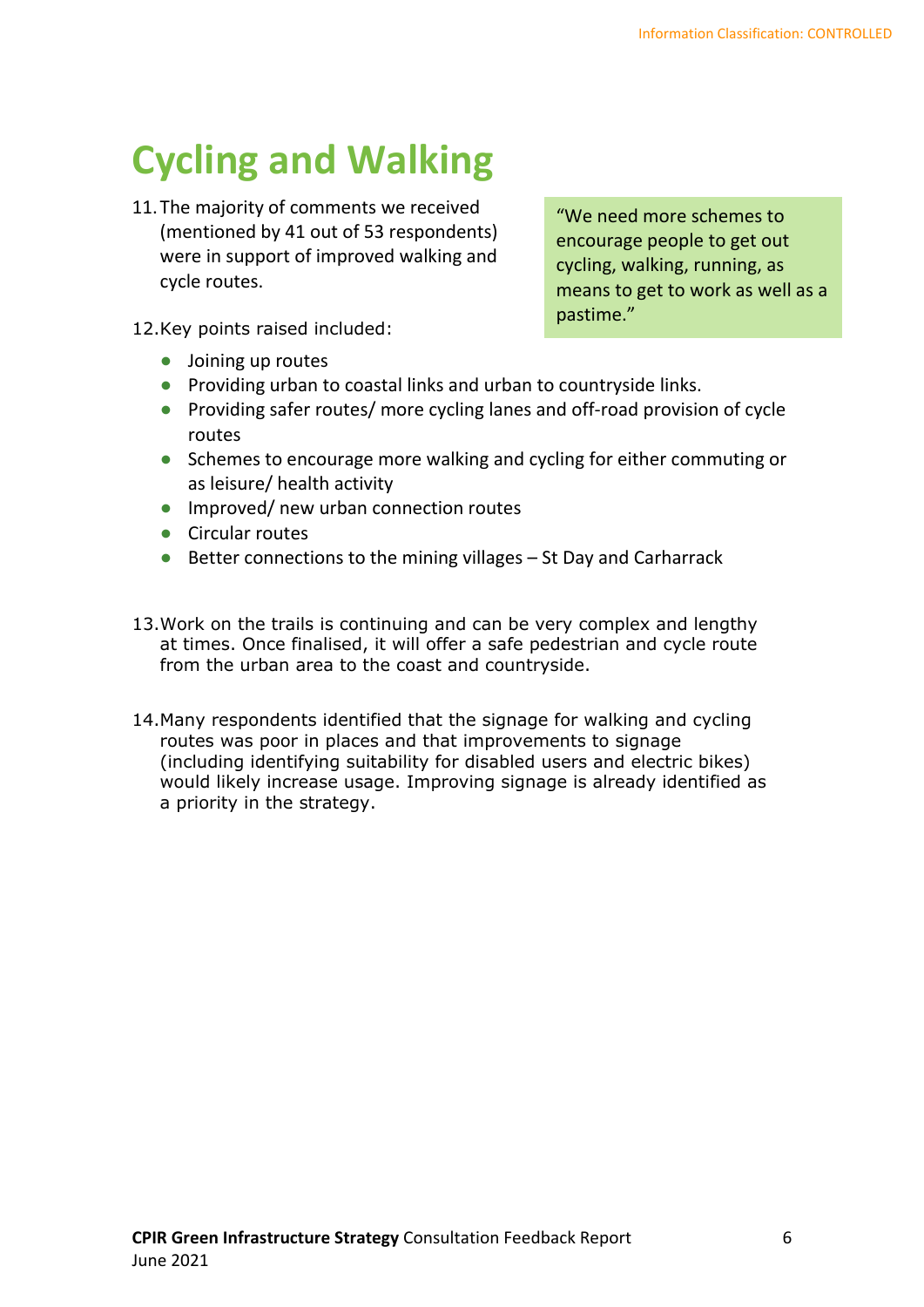### <span id="page-6-0"></span>**Other issues raised**

15.We had comments from surrounding parishes that the strategy did not fully include them. This is true, the strategy was intended to focus

"There should be a balance between developing spaces to benefit the area and also maintaining the quiet spaces and tranquillity that currently exists."

upon the larger urban area and although the strategy prioritises spending on cycle routes out to the coast, to Portreath and Gwithian, it does not prioritise routes linking further out to the mining villages. We are pleased

that there is an intention by the mining villages to produce their own green infrastructure strategy and we hope that the mining villages green infrastructure approach will complement and reinforce the priorities in this strategy, further strengthening any bids for funding. We have taken the opportunity to reinforce the importance of connections from the urban area to the surrounding rural neighbourhoods in the document.

- 16.The area in the document identified as having potential for significant tree planting is outside of the CPIR area and would be subject to investigation and consultation before any large-scale planting takes place. There was significant support for tree planting and rewilding; several respondents would like to see more trees providing food.
- 17.There were several comments about the long-term maintenance of green spaces and other green infrastructure; we will ensure that where new GI is not to be adopted by Cornwall Council, there is a robust long-term approach for ongoing maintenance. We will reinforce this message in the text.
- 18.There was general support for more biodiverse planting, particularly wildflowers. Several respondents thought that we should reinforce in the strategy how it will help to deliver Cornwall's Climate Emergency response – we will amend the text in the document to make this clearer.

"Widen paths in green spaces to allow social distancing and to better accommodate families with young children"

**CPIR Green Infrastructure Strategy** Consultation Feedback Report 7 June 2021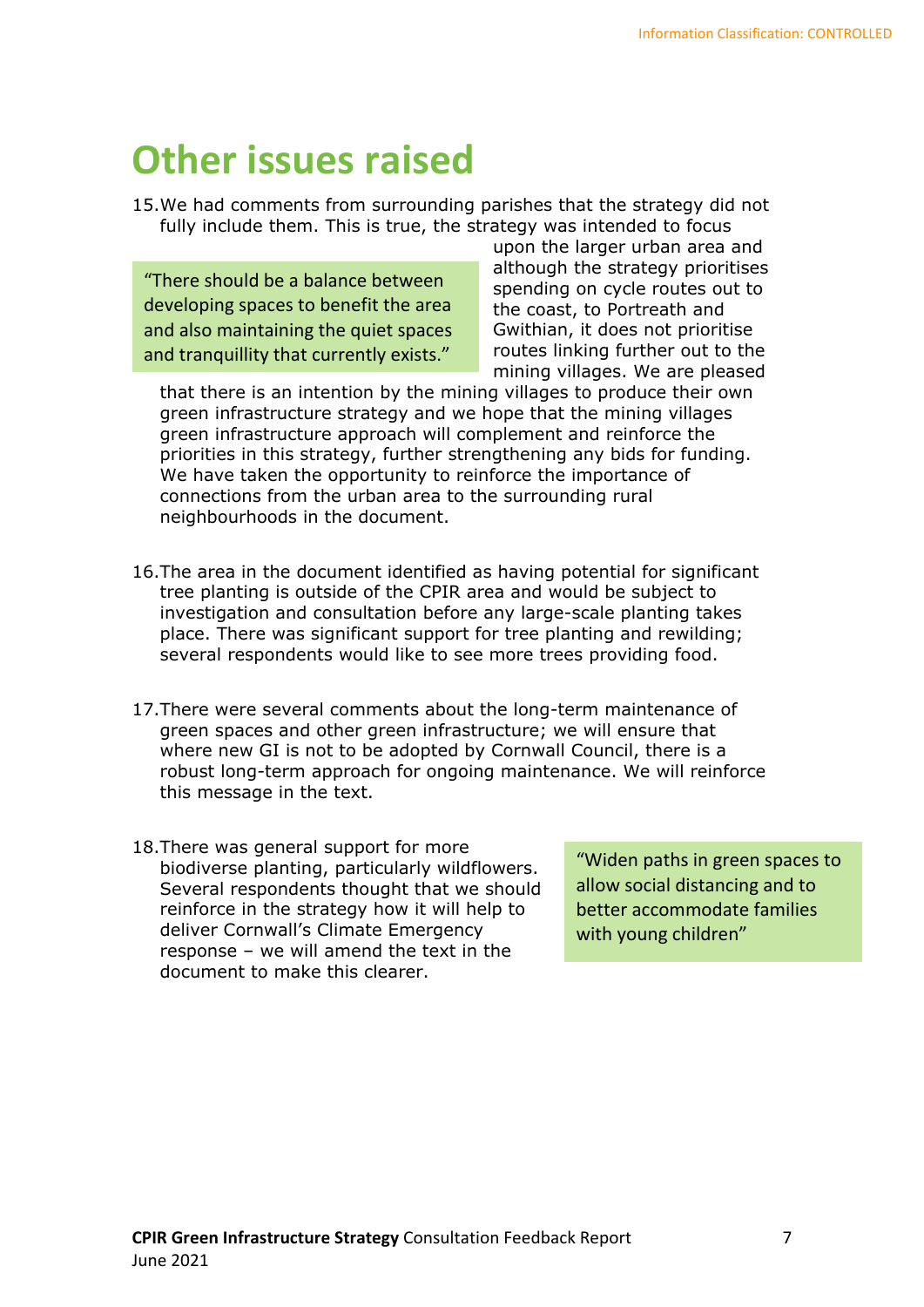### <span id="page-7-0"></span>**Site Specific comments**

- 19.In light of comments made about King Edwards mine and the nearby cycle routes, we will include the site in the strategy. We will reinforce the importance of Gwealan Tops Adventure park to the local community.
- 20.Several respondents commented on the need for improved play and youth facilities; the strategy identifies several sites where new or improved provision is required, and we hope that these will be delivered over the period of the strategy.
- 21.We have included the site known as The Nursery in Penponds in response to consultee comments; this is a valued community asset and we hope that this may assist the local community in any funding bids.

#### <span id="page-7-1"></span>**Written responses received**

22.In addition to the responses to the survey via the Lets Talk pages, we had several written responses to the consultation from other interested parties, including Natural England, Historic England and local town and parish councils and ither local interest groups. These comments have also been taken into account and where appropriate, they will be reflected in the strategy.

### <span id="page-7-2"></span>**Out of scope comments**

23.Other issues were raised which are outside of the scope of this strategy, including the location of new development, the use of renewable energy, more dog poo and recycling bins and green roofs. These issues are out of scope for the purpose of this strategy and have not been included.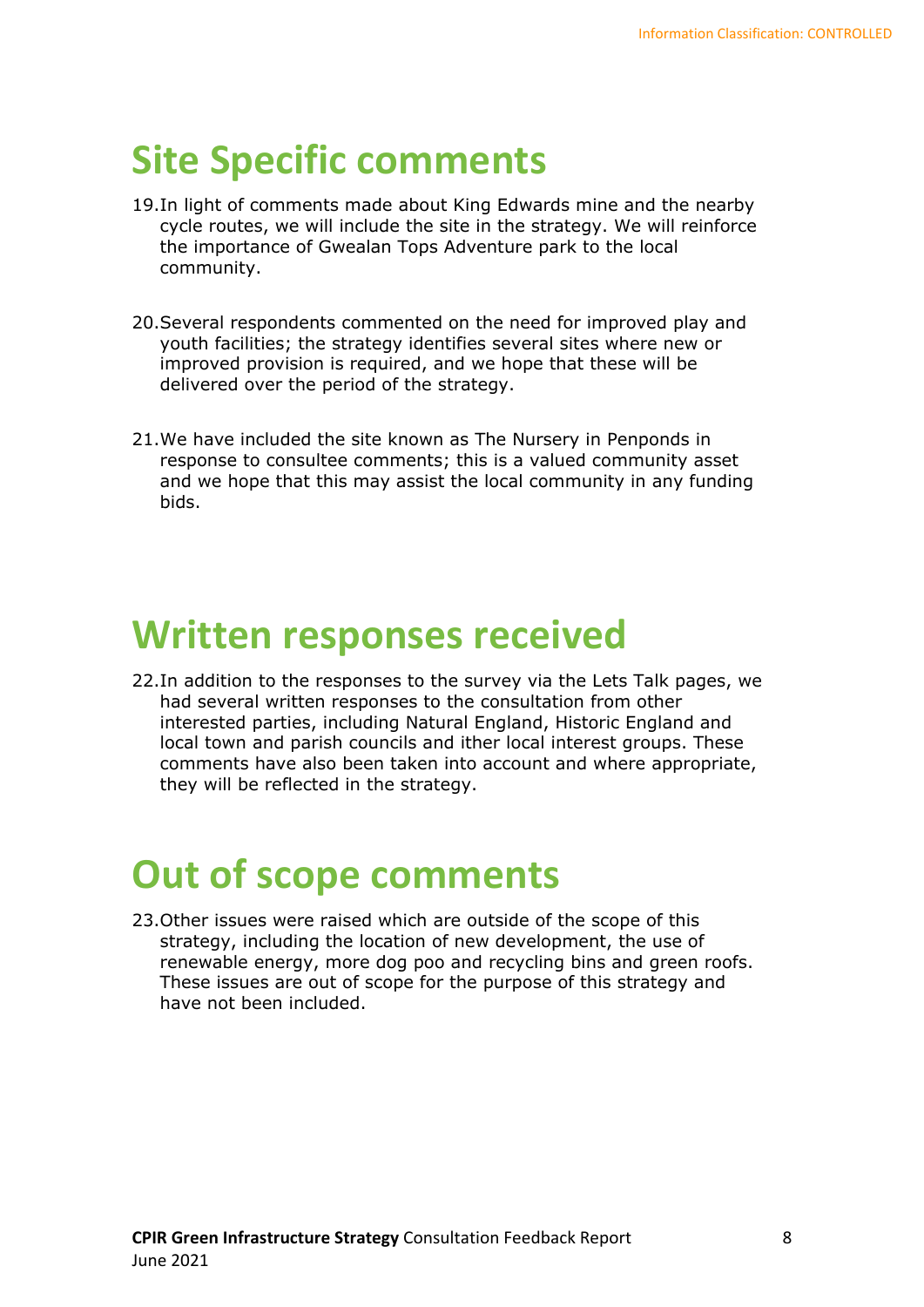### <span id="page-8-0"></span>**What changes do we propose making to the Strategy?**

- 24.Having considered all of the comments received, we propose the following amendments to the text of the GI Strategy:
	- a) Reinforce the two-way benefit of cycle routes not just from the urban area out to coast and countryside but also the benefits for surrounding communities who will have easier access to the urban area. The importance of good non-car access from the mining villages should be highlighted, particularly where these can be safe (off-road) routes – these can be used for leisure and commuting, reducing the number of car journeys. Where new cycle and walking routes are delivered, steps should be taken to discourage motorised vehicles (for example through the use of 'kissing gates'), including trail bikes which can cause harm to other users (although electric bikes would still be welcome). Also, although outside the scope of this strategy, several respondents commented on the lack of a safe commuting link from CPIR towards Truro and the benefits that this could bring to the area.
	- b) Put some more text / explanation around the area for tree planting to the north of the urban area. (We'll need to get some additional information from the environment team around why this location is preferred.)
	- c) We need to reinforce the importance of long term maintenance of all green infrastructure. Make reference to the CE DPD Natural Climate Policy which requires long term management plans for all GI created as part of new developments. But just as important for adopted GI.
	- d) Include the site known as The Nursery in Penponds in the strategy as a priority site for local residents.
	- e) Explain more prominently that rewilding areas and increasing biodiversity is an important part of this strategy. Emphasise the benefits of biodiverse planting in encouraging wildlife
	- f) Emphasise the health benefits of everyday activity and the importance of making it easier to be regularly active.
	- g) Include the cycle trails around King Edward mine in the strategy and mention that they have plans to plant 400 more trees on the site.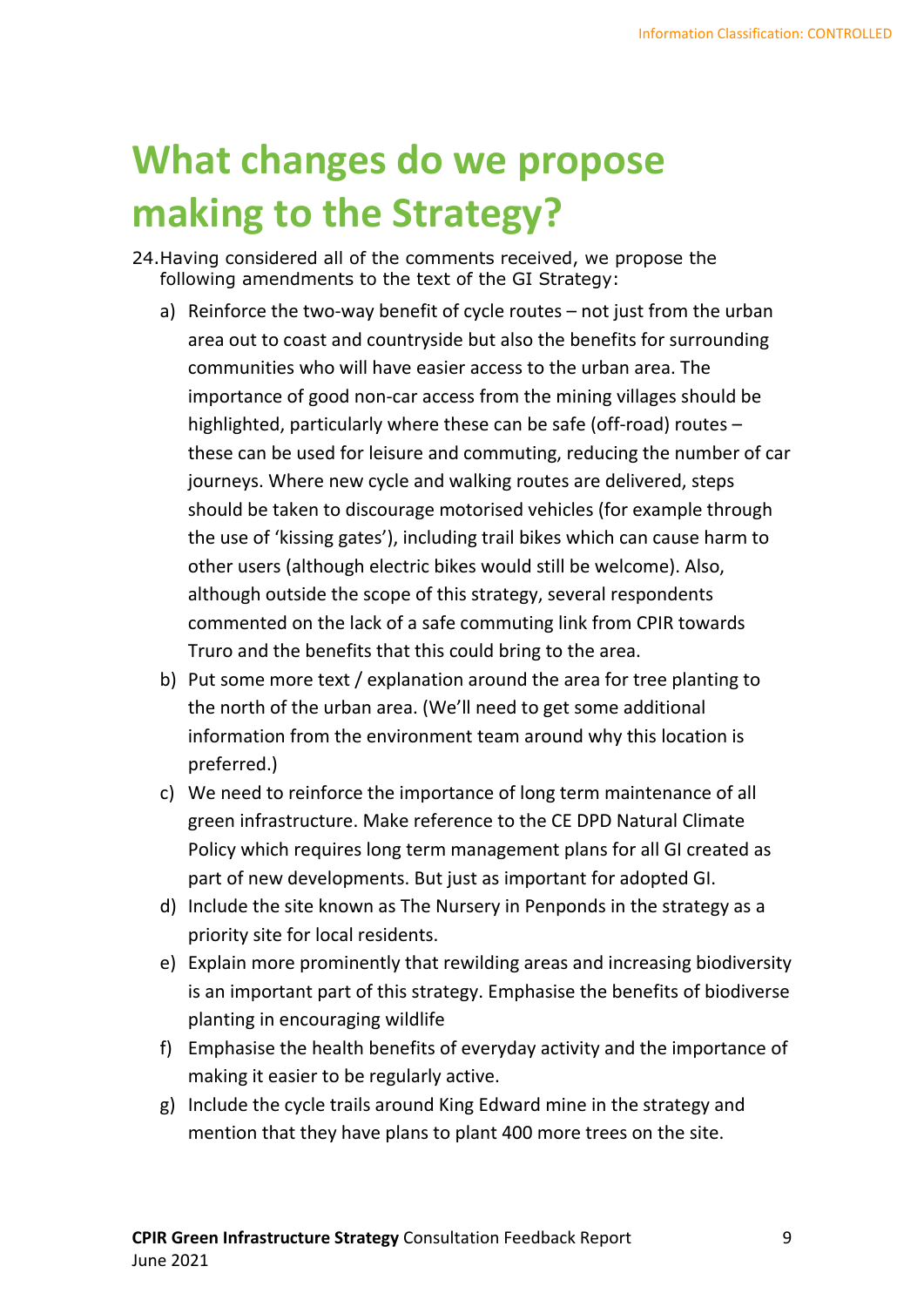- h) Emphasise the way that the CPIR GI Strategy will help to deliver CCs Climate Emergency ambitions and the policies in the DPD. Also include the Nature Recovery Strategy and the way in which this strategy helps to deliver those objectives.
- i) Correct the description and age range comments relating to Gwealan Tops adventure play park and reinforce that this is a well-used and valuable community facility.
- j) Include reference to the mining villages trails website which is a valuable local resource, identifying valuable GI, including walking trails and churchyards.
- k) Refer to the work being done by the mining villages to produce a complementary GI Strategy which may be incorporated into a future edition of this CPIR strategy. Include comment to the effect that Portreath parish could be part of this strategy.
- l) Strengthen the importance of the section on signage in the document, including the importance of indicating the suitability of trails for different types of user, including wheelchair accessibility.
- m) Highlight the importance of food sustainability and the difference that planting a development, /or edible trees can make to local communities. Food security is part of the climate agenda and productive varieties of trees should be considered as part of any tree planting initiative.
- n) The strategy focuses mostly on the benefits to people and the benefits of improved green infrastructure for nature and the environment are not emphasised enough.